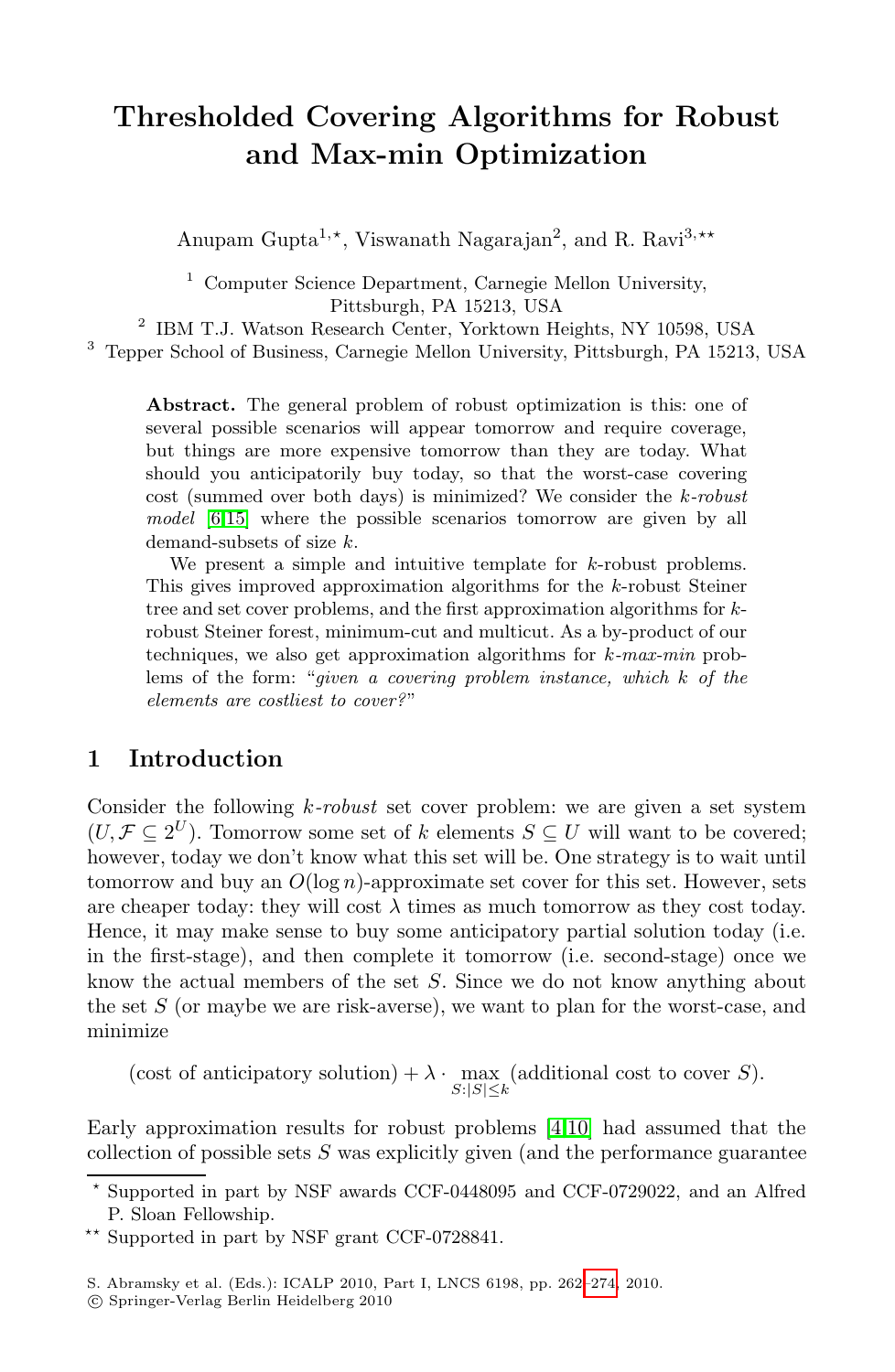depended logarithmically on the size of this collection). Since this seemed quite restrictive, Feige et al. [6] proposed this k-robust model where any of the  $\binom{n}{k}$ <br>subsets S of size k could arrive. Though this collection of possible sets was subsets S of size k could arrive. Though this collection of possible sets was<br>potentially exponential sized (for large values of k) the hope was to get results potentially exponential sized (for large values of  $k$ ), the hope was to get results that did not depend polynomially on  $k$ . To get such an algorithm, Feige et al. considered the k-max-min set-cover problem ("which subset  $S \subseteq U$  of size k requires the largest set cover value?"), and used the online algorithm for set cover to get a greedy-style  $O(\log m \log n)$  approximation for this problem; here m and  $n$  are the number of sets and elements in the set system. They then used this max-min problem as a separation oracle in an LP-rounding-based algorithm (à la [20]) to get the same approximation guarantee for the k-robust problem. They<br>also showed the max-min and k-robust set cover problems to be  $O(\frac{\log m}{\epsilon})$ also showed the max-min and k-robust set cover problems to be  $\Omega(\frac{\log m}{\log \log m} + \log n)$  hard—which left a logarithmic gan between the upper and lower bounds  $log n$ ) hard—which left a logarithmic gap between the upper and lower bounds. However, an online algorithm based approach is unlikely to close this gap, since the online algorithm for set cover is necessarily a log-factor worse that its offline counterparts [2].

Apart from the obvious goal of improving the result for this particular problem, one may want to develop algorithms for other k-robust problems. E.g., for the k*-robust min-cut* problem, some set S of k sources will want to be separated from the sink vertex tomorrow, and we want to find the best way to cut edges to minimize the total cost incurr[ed \(](#page-11-2)over the two days) for the worst-case  $k$ -set  $S$ . Similarly, in the k*-robust Steiner forest*, we are given a metric space and a collection of source-sink pairs, and any set  $S$  of  $k$  source-sink pairs may desire pairwise connection tomorrow; what should we do to minimize the sum of the costs incurred over the two days? One can extend the Feige et al. framework to first solve max-min problems using online algorithms, but in all cases we seem to lose extra logarithmic factors. Moreover, for the above two problems (and others), the LP-rounding-based framework does not seem to extend directly. The latter obstacle was also observed by Khandekar et al. [15], who gave constant-factor algorithms for k-robust versions of Steiner tree and facility location.

#### **1.1 Main Results**

In this paper, we present a general template to design algorithms for  $k$ -robust problems. We improve on previous results, by obtaining an  $O(\log m + \log n)$  factor for k-robust set cover, and improving the constant in the approximation factor for Steiner tree. We also give the first algorithms for some other standard covering problems, getting constant-factor approximations for both k-robust Steiner forest—which was left open by Khandekar et al.—and for k-robust min-cut, and<br>an  $O(\frac{\log^2 n}{n})$  approximation for k-robust multicut. Our algorithms do not use a an  $O(\frac{\log^2 n}{\log \log n})$  approximation for k-robust multicut. Our algorithms do not use a<br>max-min subroutine directly: however, our approach ends un giving us approxmax-min subroutine directly: however, our approach ends up giving us approximation algorithms for k-max-min versions of set cover, Steiner forest, min-cut and multicut; all but the one for multicut are best possible under standard assumptions; the ones for Steiner forest and multicut are the first known algorithms for their k-max-min versions.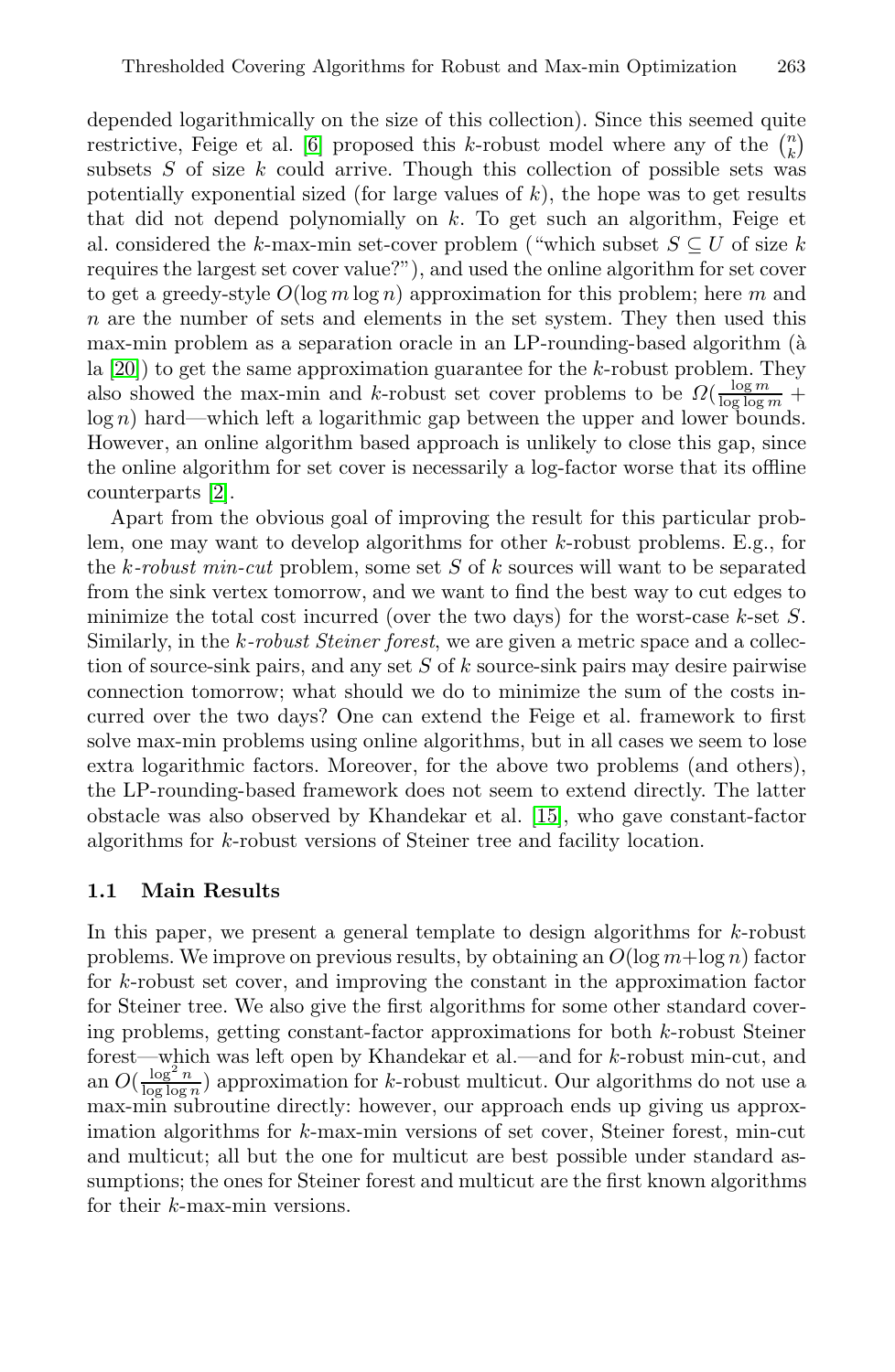An important contribution of our work (even more than the new/improved approximation guarantees) is the simplicity of the algorithms, and the ideas in their analysis. The following is our actual algorithm for k-robust set cover.

Suppose we "guess" that the maximum second-stage cost in the optimal solution is T. Let  $A \subseteq U$  be all elements for which the cheapest set covering them cos[ts more th](#page-5-0)an  $\beta \cdot T/k$ , where  $\beta = O(\log m + \log n)$ . We build a set cover on A as our first stage. (Say this cover costs  $C_T$ .)

To remove the guessing, try all values of  $T$  and choose the solution that incurs the least total cost  $C_T + \lambda \beta T$ . Clearly, by design, no matter which k elements arrive tomorrow, it will not cost us more than  $\lambda \cdot k \cdot \beta T / k = \lambda \beta T$  to cover them, which is within  $\beta$  of what the optimal solution pays.<br>The key step of our analysis is to argue why  $C_T$  is close to optimum. We briefly

The key step of our analysis is to argue why  $C_T$  is close to optimum. We briefly<br>scribe the intuition: details appear in Section 3, Suppose  $C_T \gg \beta$ Ont; then describe the intuition; details appear in Section 3. Suppose  $C_T \gg \beta$ Opt: then<br>the fractional solution to the LP for set cover for A would cost  $\beta$ , Ont  $\gg$  Opt the fractional solution to the LP for set cover for A would cost  $\gg \frac{\beta}{\ln n} \text{Opt} \gg \text{Opt}$ ,<br>and so would its dual. Our key technical contribution is to show how to "round" and so would its dual. Our key technical contribution is to show how to *"round" this dual LP* to find a "witness"  $A' \subseteq A$  with only k elements, and also a corresponding feasible dual of value  $\gg$  Opt—i.e., the dual value does not decrease much in the rounding (This rounding uses the fact that the algorithm only put those elements in  $A$  that were expensive to cover). Using duality again, this proves that the optimal LP value, and hence the optimal set cover for these  $k$ elements  $A'$ , would cost much more than  $Opt$ —a contradiction!<br>In fact, our algorithms for the other *k*-robust problems are all

In fact, our algorithms for the other k-robust problems are almost identical to this one; indeed, the only slightly involved algorithm is that for k-robust Steiner forest. Of course, the proofs to bound the cost  $C_T$  need different ideas in each case. For example, directly rounding the dual for Steiner forest is difficult, so we g[ive](#page-12-1) a primal-dual argument to show the existence of such a witness  $A' \subseteq A$ of size at most k. For the cut-problems, one has to deal with additional issues b[ecause](#page-3-0) Opt consi[sts](#page-4-0) [of](#page-4-0) two stages that have to be charged to separately, and this requires a Gomory-Hu-tree-based charging. Even after this, we still have to show [t](#page-5-0)hat if the cut for a set of sources A is large then there is a witness  $A' \subseteq A$  of at most k sources f[or](#page-8-0) which the cut is also large—i.e., we have to somehow aggregate the flows (i.e. dual-rounding for cut problems). We prove new flow-aggregation lemmas for single-sink flows using Steiner-tree-packing results, and for multiflows using oblivious routing [18]; both proofs are possibly of independent interest.

**Paper Outline.** In Sections 2 and 2.1 we present the formal framework for k-robust problems, and abstract out the properties that we'd like from our algorithms. Section 3 contains such an algorithm for  $k$ -robust set cover, and  $k$ robust min-cut appears in Section 4. We refer the reader to the full version of the paper [13] for missing proofs and results on k-robust Steiner forest and multicut. There we also present a general reduction from robust problems to the corresponding max-min problems, which has implications for uncertainty sets specified by matroid and knapsack type constraints.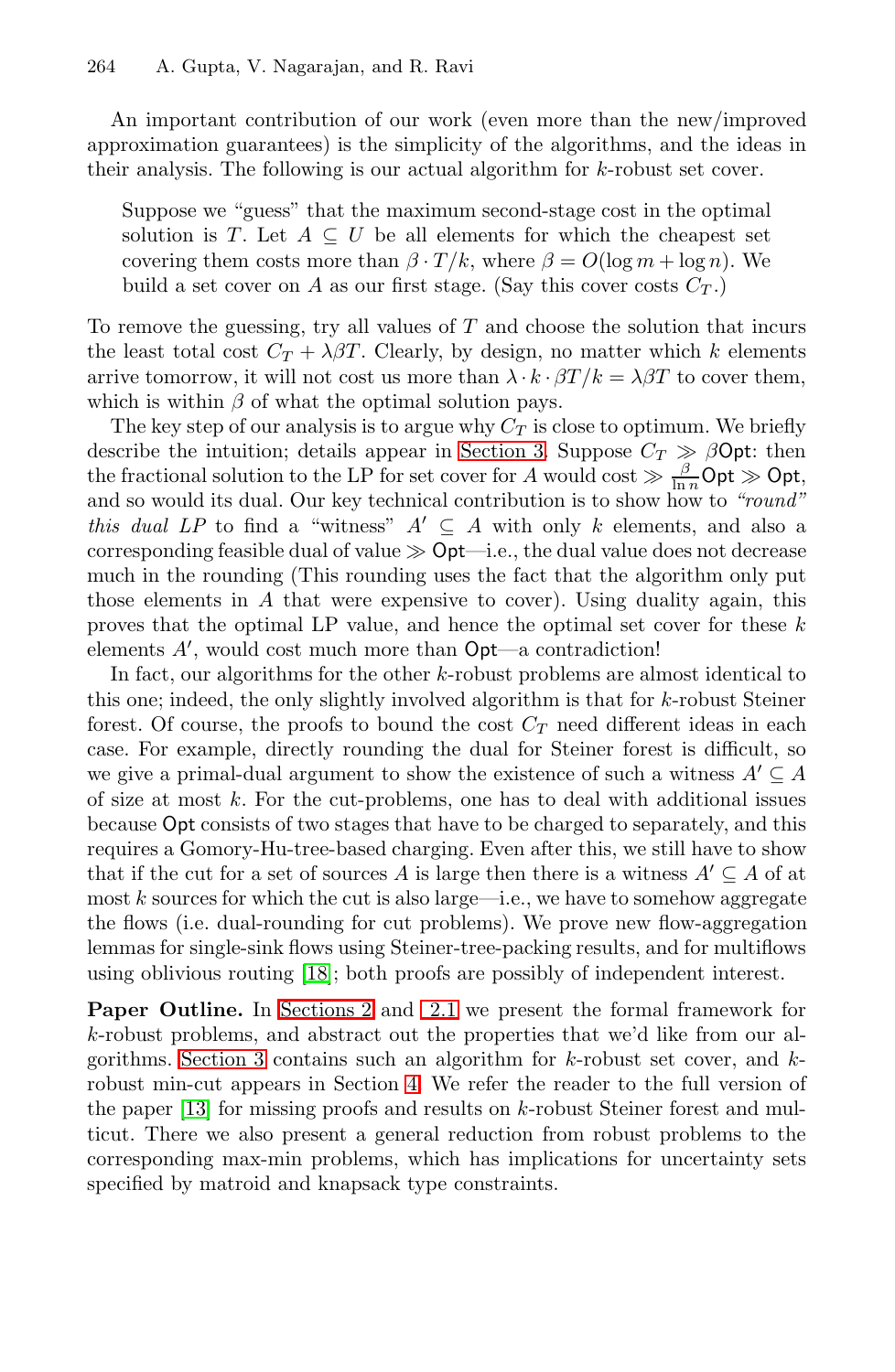### **1.[2](#page-11-3) Related Work**

Approxim[atio](#page-11-2)n algorithms for robust optimi[zat](#page-11-3)ion was initiated by Dhamdhere et al. [4]: they study the case when the scenarios were explicitly listed, and gave constant-factor approximations for Steiner tree and facility location, and logarithmic approximations to mincut/multicut problems. Golovin et al. [10] improved the mincut result to a constant factor approximation, and also gave an  $O(1)$ -approximation for robust shortest-paths. The k-robust model was introduced in Feige et al. [6], where th[ey](#page-12-2) [g](#page-11-4)[ave](#page-12-3) [a](#page-11-5)[n](#page-12-4)  $O(\log m \log n)$ -approximation for set cover. Khandekar et al. [15] noted that the techniques of [6] did not give good results for Steiner tree, and developed new constant-factor approximations for k-robust versions of Steiner tree, Steiner forest on trees and facility location. Using our framework, the algorithm we get for Steiner tree can be viewed as a rephrasing of their algorithm—our proof is arguably more transparent and results in a better bound. Our approach can also [be](#page-11-6) used to get a slightly better ratio than [15] for the Steiner forest problem on trees.

Constrained submodular maximization problems [17,7,23,3,25] appear very relevant at first sight: e.g., the k-max-min version of min-cut ("find the k sources whose separation from the sink costs the most") is precisely submodular maximization under a cardinality constraint, and hence is approximable to within  $(1-1/e)$ . But apart from min-cut, the other problems do not give us submodular functions to maximize, and ma[ssa](#page-12-5)[gin](#page-11-7)g the functions to make them submodular seems to lose logarithmic factors. E.g., one can use tree embeddings [5] to reduce Steiner tree [to](#page-11-8) a problem on trees and make it submodular; in other cases, one can use online algorithms to get submodular-like properties (we give a general reduction for covering problems that admit good offline and online algorithms in [13]). Eventually, it is unclear how to use existing results on submodular maximization in any general way.

Considering the *average* instead of the worst-case performance gives rise to the well-studied model of stochastic optimization [19,14]. Some common generalizations of the robust and stochastic models [ha](#page-12-6)[ve](#page-11-9) been considered (see, e.g., Sw[amy](#page-11-10) [24] and Agrawal et a[l. \[](#page-11-11)[1\]\).](#page-12-1)

<span id="page-3-0"></span>Feige et al. [6] also considered the k-max-min set cover—they gave an  $O(\log m)$ log n)-approximation algorithm for this, and used it in the algorithm for k-robust<br>set cover. They also showed an  $O(\frac{\log m}{\epsilon})$  hardness of approximation for kset cover. They also showed an  $\Omega(\frac{\log m}{\log \log m})$  hardness of approximation for k-<br>may min (and k-robust) set cover. To the best of our knowledge, none of the max-min (and k-robust) set cover. To the best of our knowledge, none of the k-max-min problems other than min-cut have been studied earlier.

The k*-min-min* versions of covering problems (i.e. "which <sup>k</sup> demands are the *cheapest* to cover?") have been extensively studied for set cover [21,8], Steiner tree [9], Steiner forest [12], min-cut and multicut [11,18]. However these problems seem to be related to the k-max-min versions only in spirit.

# **2 Notation and Definitions**

*Deterministic covering problems.* A covering problem  $\Pi$  has a ground-set  $E$  of elements with costs  $c: E \to \mathbb{R}_+$ , and n covering requirements (often called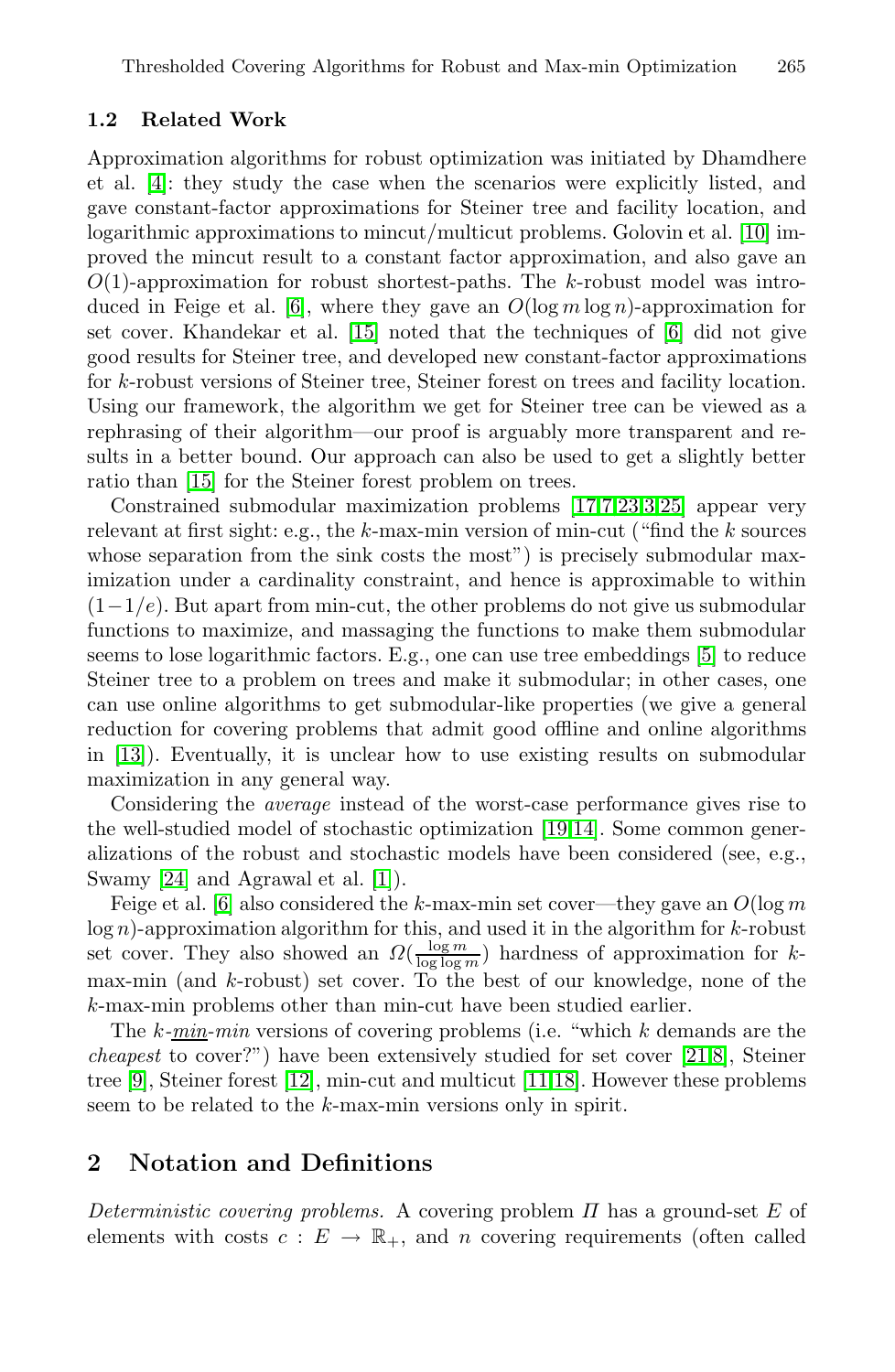demands or clients), where the solutions to the  $i$ -th requirement is specified possibly implicitly—by a family  $\mathcal{R}_i \subseteq 2^E$  which is upwards closed (since this is a covering problem). Requirement i is *satisfied* by solution  $S \subseteq E$  iff  $S \in \mathcal{R}_i$ . The covering problem  $\Pi = \langle E, c, \{R_i\}_{i=1}^n \rangle$  involves computing a solution  $S \subseteq E$ <br>satisfying all *n* requirements and baying minimum cost  $\sum_{i=1}^n c_i$ . E.g., in set satisfying all *n* requirements and having minimum cost  $\sum_{e \in S} c_e$ . E.g., in set cover "requirements" are items to be covered and "elements" are sets to cover cover, "requirements" are items to be covered, and "elements" are sets to cover them with. In Steiner tree, requirements are terminals to connect to the root and elements are the edges; in multicut, requirements are terminal pairs to be separated, and elements are edges to be cut.

*Robust covering problems.* This problem, denoted  $\text{Robust}(H)$ , is a *two-stage optimization* problem, where elements are possibly bought in the first stage (at the given cost) or the second stage (at cost  $\lambda$  times higher). In the second stage, some subset  $\omega \subseteq [n]$  of requirements (also called a *scenario*) materializes, and the elements bought in both stages must satisfy each requirement in  $\omega$ . Formally, the input to problem  $\text{Robust}(H)$  consists of (a) the covering problem  $\Pi = \langle E, c, \{R_i\}_{i=1}^n \rangle$  as above, (b) a set  $\Omega \subseteq 2^{[n]}$  of scenarios (possibly implicitly given) and  $(c)$  an inflation parameter  $\lambda > 1$ . Since we deal with covering probgiven), and (c) an inflation parameter  $\lambda \geq 1$ . Since we deal with covering problems, it can be assumed WLOG that the uncertainty set  $\Omega$  is downwards closed. A feasible solution to  $\text{Robust}(H)$  is a set of *first stage elements*  $E_0 \subseteq E$  (bought without knowledge of the scenario), along with an *augmentation algorithm* that given any  $\omega \in \Omega$  outputs  $E_{\omega} \subseteq E$  such that  $E_0 \cup E_{\omega}$  satisfies all requirements in  $\omega$ . The objective function is to minimize:  $c(E_0) + \lambda \cdot \max_{\omega \in \Omega} c(E_{\omega})$ . Given such a solution,  $c(E_0)$  is called the first-stage cost and  $\max_{\omega \in \Omega} c(E_{\omega})$  is the second-stage cost.

k-robust problems. In this paper, we deal with robust covering problems under<br>cardinality uncertainty sets: i.e.,  $Q := \binom{[n]}{n} - \beta S \subset [n] + |S| - k!$ . We denote *cardinality* uncertainty sets: i.e.,  $\Omega := \binom{[n]}{k} = \{S \subseteq [n] \mid |S| = k\}$ . We denote this problem by  $\textsf{Robust}_k(\Pi)$ .

*Max-min problems.* Given a covering problem  $\Pi$  and a set  $\Omega$  of scenarios, the *max-min* problem involves finding a scenario  $\omega \in \Omega$  for which the cost of the mincost solution to  $\omega$  is maximized. Note that by setting  $\lambda = 1$  in any robust covering problem, *the optimal value of the robust problem equals that of its corresponding max-min problem*. In a k-**max-min problem** we have  $\Omega = \binom{[n]}{k}$ .

## <span id="page-4-0"></span>**2.1 The Abstract Properties We Want from Our Algorithms**

<span id="page-4-1"></span>Our algorithms for robust and max-min versions of covering problems are based on the following guarantee.

**Definition 1.** An algorithm is  $(\alpha_1, \alpha_2, \beta)$ -discriminating *iff given as input any instance of* Robust<sub>k</sub>( $\Pi$ ) *and a threshold*  $T$ *, the algorithm outputs (i) a set*  $\Phi_T \subseteq$ E, and (ii) an algorithm  $\text{Augment}_T : \binom{[n]}{k} \to 2^E$ , such that:

- *A. For every scenario*  $D \in \binom{[n]}{k}$ ,<br>*(i)* the elements in  $\Phi_{\mathbf{E}}$  | |  $\Delta_{\mathbf{H}}$ 
	- *(i) the elements in*  $\Phi_T \cup \text{Augment}_T(D)$  *satisfy all requirements in* D*, and (ii)* the resulting quamentation cost c(Augment<sub>-</sub>(D)) <  $\beta$ ,  $T$
	- *(ii) the resulting augmentation cost*  $c(\text{Augment}_T(D)) \leq \beta \cdot T$ .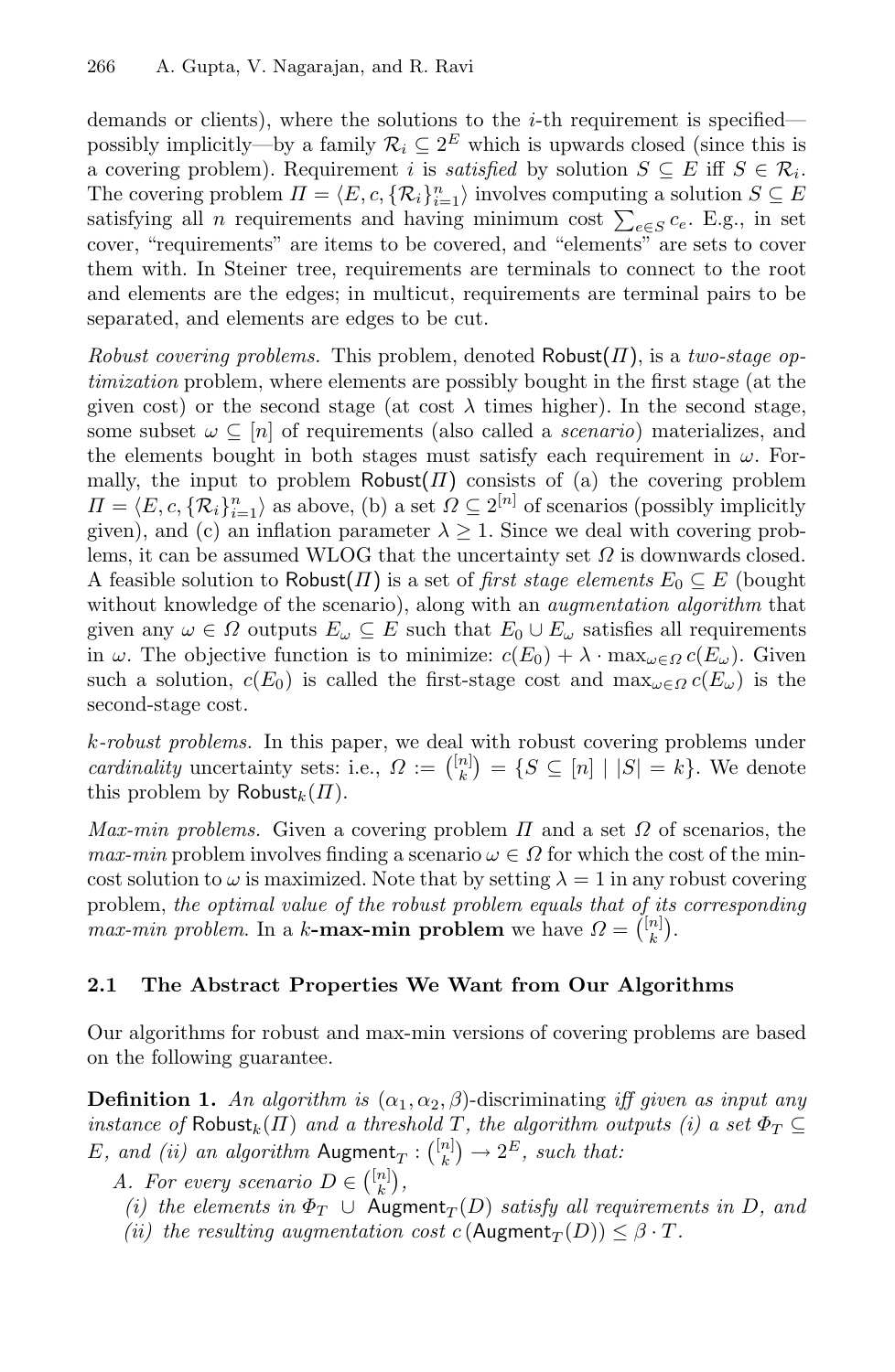<span id="page-5-1"></span>*B. Let*  $Φ^*$  *[and](#page-4-1)*  $T^*$  *(respectively) denote the first-stage and second-stage cost of an optimal solution to the* Robust<sub>k</sub> $(H)$  *instance. If the threshold*  $T \geq T^*$ *then the first stage cost*  $c(\Phi_T) \leq \alpha_1 \cdot \Phi^* + \alpha_2 \cdot T^*$ *.* 

The next lemma shows why having a discriminating algorithm is sufficient to solve the robust problem. The issue to address is that having guessed  $T$  for the optimal second stage cost, we have no direct way of verifying the correctness of that guess—hence we choose the best among all possible values of  $T$ . For  $T \approx T^*$  the guarantees in Definition 1 ensure that we pay  $\approx \Phi^* + T^*$  in the first stage, and  $\approx \lambda T^*$  in the second stage; for guesses  $T \ll T^*$ , the first-stage cost in guarantee (B) is likely to be large compared to Opt.

**Lemma 1.** *If there is an*  $(\alpha_1, \alpha_2, \beta)$ *-discriminating algorithm for a robust covering problem* Robust<sub>k</sub>( $\Pi$ ), then for every  $\epsilon > 0$  there is a  $((1+\epsilon) \cdot \max{\alpha_1, \beta + \frac{\alpha_2}{\lambda}})$ -<br>annoximation algorithm for Robust<sub>i</sub> ( $\Pi$ ) *approximation algorithm for*  $\text{Robust}_k(\Pi)$ .

In the rest of the paper, we focus on providing discriminating algorithms for suitable values of  $\alpha_1, \alpha_2, \beta$ .

#### **2.2 Additional Property Needed for** *k***-Max-min Approximations**

As we not[ed above, a](#page-4-1) k-max-min problem is a robust problem where the inflation  $\lambda = 1$  (which implies that in an optimal solution  $\Phi^* = 0$ , and  $T^*$  is the k-max-min value). Hence a discriminating algorithm immediately gives an approximation to the *value*: for any  $D \in \binom{[n]}{k}$ ,  $\Phi_T \cup \text{Augment}_T(D)$  satisfies all demands in D,<br>and for the right guess of  $T \approx T^*$  the cost is at most  $(\alpha_0 + A)T^*$ . It remains to and for the right guess of  $T \approx T^*$ , the cost is at most  $(\alpha_2 + \beta)T^*$ . It remains to output a bad k-set as well, and hence the following definition is useful. output a bad  $k$ -set as well, and hence the following definition is useful.

<span id="page-5-2"></span>**Definition 2.** *An algorithm for a robust problem is* strongly discriminating *if it satisfies the properties in Definition 1, and when the inflation parameter is*  $\lambda = 1$  (and hence  $\Phi^* = 0$ ), the algorithm also outputs a set  $Q_T \in \binom{[n]}{k}$  such that<br>if  $c(\Phi_T) \geq c_2 T$ , the cost of ontimally covering the set  $O_T$  is  $\geq T$ . *if*  $c(\Phi_T) \geq \alpha_2 T$ , the cost of optimally covering the set  $Q_T$  is  $\geq T$ .

<span id="page-5-0"></span>Recall that for a covering problem  $\Pi$ , the cost of optimally covering the set of requirements  $Q \in \binom{[n]}{k}$  is  $\min\{c(E_Q) \mid E_Q \subseteq E \text{ and } E_Q \in \mathcal{R}_i \ \forall i \in Q\}.$ 

**Lemma 2.** *If there is an*  $(\alpha_1, \alpha_2, \beta)$ -strongly-discriminating algorithm for a ro-<br>bust covering problem Robust ( $\Pi$ ) then for every  $\epsilon > 0$  there is an elgorithm *bust covering problem* Robust<sub>k</sub> $(\Pi)$ *, then for every*  $\epsilon > 0$  *there is an algorithm for*  $k$ -max-min( $\Pi$ ) *that outputs a set*  $Q$  *such that for some*  $T$ *, the optimal cost of covering this set* Q *is at least* T *, but every* k*-set can be covered with cost at most*  $(1 + \epsilon) \cdot (\alpha_2 + \beta) T$ .

### **3 Set Cover**

Consider the k-robust set cover problem where there is a set system  $(U, \mathcal{F})$ with a universe of  $|U| = n$  elements, and m sets in F with each set  $R \in \mathcal{F}$ costing  $c_R$ , an inflation parameter  $\lambda$ , and an integer k such that each of the sets  $\binom{U}{k}$  is a possible scenario for the second-stage. Given Lemma 1, it suffices to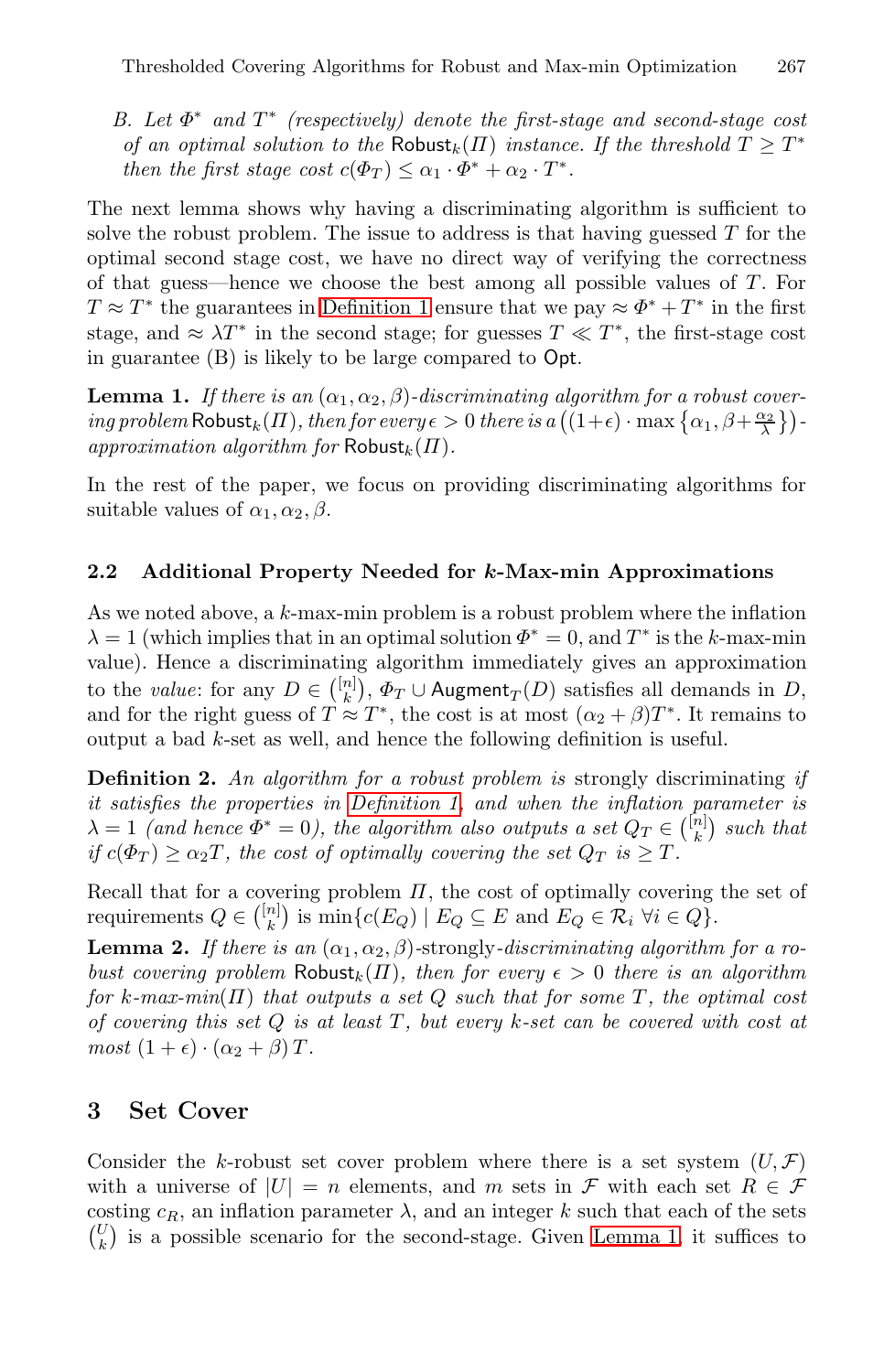| <b>Algorithm 1.</b> Algorithm for $k$ -Robust Set Cover |                                                                     |
|---------------------------------------------------------|---------------------------------------------------------------------|
|                                                         | 1: <b>input:</b> $k$ -robust set-cover instance and threshold $T$ . |

- 
- 2: **let**  $\beta \leftarrow 36 \ln m$ , and  $S \leftarrow \{v \in U \mid \text{min cost set covering } v \text{ has cost at least } \beta \cdot \frac{T}{k} \}$ . 3: **output** first stage solution  $\Phi_T$  as the Greedy-Set-Cover(S).
- 4: **define** Augment<sub>T</sub>({i}) as the min-cost set covering i, for  $i \in U \setminus S$ ; and Augment<sub>T</sub> $({i}) = \emptyset$  for  $i \in S$ .
- 5: **output** second stage solution  $\text{Augment}_T$ , where Augment $_T(D) := \bigcup_{i \in D}$  Augment $_T({i})$  for all  $D \subseteq U$ .

<span id="page-6-0"></span>show a discriminating algorithm as defined in Definition 1 for this problem. The algorithm given below is easy: pick all elements which can only be covered by expensive sets, and cover them in the first stage.

**Claim 1 (Property A for Set Cover).** For all  $T \geq 0$  and scenario  $D \in \binom{U}{k}$ , the sets  $\Phi_{\mathcal{F}}$  | |  $\Delta$ ugment<sub>-</sub>(*D*) cover elements in D, and  $c(\Delta$ ugment-(*D*)) <  $\beta T$ *the sets*  $\Phi_T \bigcup$  Augment<sub>T</sub>(D) *cover elements in* D, and  $c$ (Augment<sub>T</sub>(D))  $\leq \beta T$ .

**Proof:** The elements in  $D \cap S$  are covered by  $\Phi_T$ ; and by definition of Augment<sub>T</sub>, each element  $i \in D \setminus S$  is covered by set  $\text{Augment}_{T}(\{i\})$ . Thus we have the first part of the claim. For the second part, note that by definition of S, the cost of Augment<sub> $T(\{i\})$ </sub> is at most  $\beta T / k$  for all  $i \in U$ .

**Theorem 1 (Property B for Set Cover).** *Let* Φ<sup>∗</sup> *denote the optimal first stage solution (and its cost), and*  $T^*$  *the optimal second stage cost. Let*  $\beta$  =  $36 \ln m$ *. If*  $T \geq T^*$  *then*  $c(\Phi_T) \leq H_n \cdot (\Phi^* + 12 \cdot T^*)$ *.* 

**Proof:** We claim that there is a *fractional* solution  $\bar{x}$  for the set covering instance S with small cost  $O(\Phi^* + T^*)$ , whence rounding this to an integer solution implies the theorem, since the greedy algorithm has performance ratio  $H_n$ . For a contradiction, assume not: let every fractional set cover be expensive, and hence there must be a dual solution of large value. We then *round this dual solution* to get a dual solution to a sub-instance with only k elements that costs  $> \Phi^* + T^*$ , which is impossible (since using the optimal solution we can solve every instance on k elements with that cost).

To this end, let  $S' \subseteq S$  denote the elements that are *not* covered by the optimal first stage  $\Phi^*$ , and let  $\mathcal{F}' \subseteq \mathcal{F}$  denote the sets that contain at least one element first stage  $\Phi^*$ , and let  $\mathcal{F}' \subseteq \mathcal{F}$  denote the sets that contain at least one element<br>from  $S'$ . By the choice of  $S$ , all sets in  $\mathcal{F}'$  cost at least  $\beta$ ,  $\mathcal{I} > \beta$ ,  $\mathcal{I}^*$ . Define the from S'. By the choice of S, all sets in  $\mathcal{F}'$  cost at least  $\beta \cdot \frac{T}{k} \geq \beta \cdot \frac{T^*}{k}$ . Define the "coarse" cost for a set  $B \in \mathcal{F}'$  to be  $\widehat{\epsilon}_D = \lceil \frac{CR}{k} \rceil$ . For each set  $B \in \mathcal{F}'$  since "coarse" cost for a set  $R \in \mathcal{F}'$  to be  $\hat{c}_R = \lceil \frac{c_R}{6T^*/k} \rceil$ . For each set  $R \in \mathcal{F}'$ , since  $c_R \geq \frac{\beta T^*}{k} \geq \frac{6T^*}{k}$ , it follows that  $\widehat{c}_R \cdot \frac{6T^*}{k} \in [c_R, 2 \cdot c_R)$ , and also that  $\widehat{c}_R \geq \beta/6$ .<br>Now consider the following primal-dual pair of LPs for the set cover instance

with elements  $S'$  and sets  $\mathcal{F}'$  having the coarse costs  $\widehat{c}$ .

$$
\min_{\begin{array}{l}\sum_{R\in\mathcal{F}'}\widehat{c}_R\cdot x_R\\x_R\geq 0,\end{array}}\sum_{R\in\mathcal{F}'}\widehat{c}_R\cdot x_R
$$
\n
$$
\begin{array}{ll}\n\max_{\begin{array}{l}\sum_{e\in R}y_e\leq \widehat{c}_R,\ \forall R\in\mathcal{F}',\\y_e\geq 0,\end{array}}\n\end{array}\n\quad\n\sum_{e\in R}y_e\leq \widehat{c}_R,\ \forall R\in\mathcal{F}',\\
y_e\geq 0,\qquad\forall e\in S'.
$$

Let  ${x_R}_{R\in\mathcal{F}}$  be an optimal primal and  ${y_e}_{e\in S'}$  an optimal dual solution. The following claim bounds the (coarse) cost of these fractional solutions.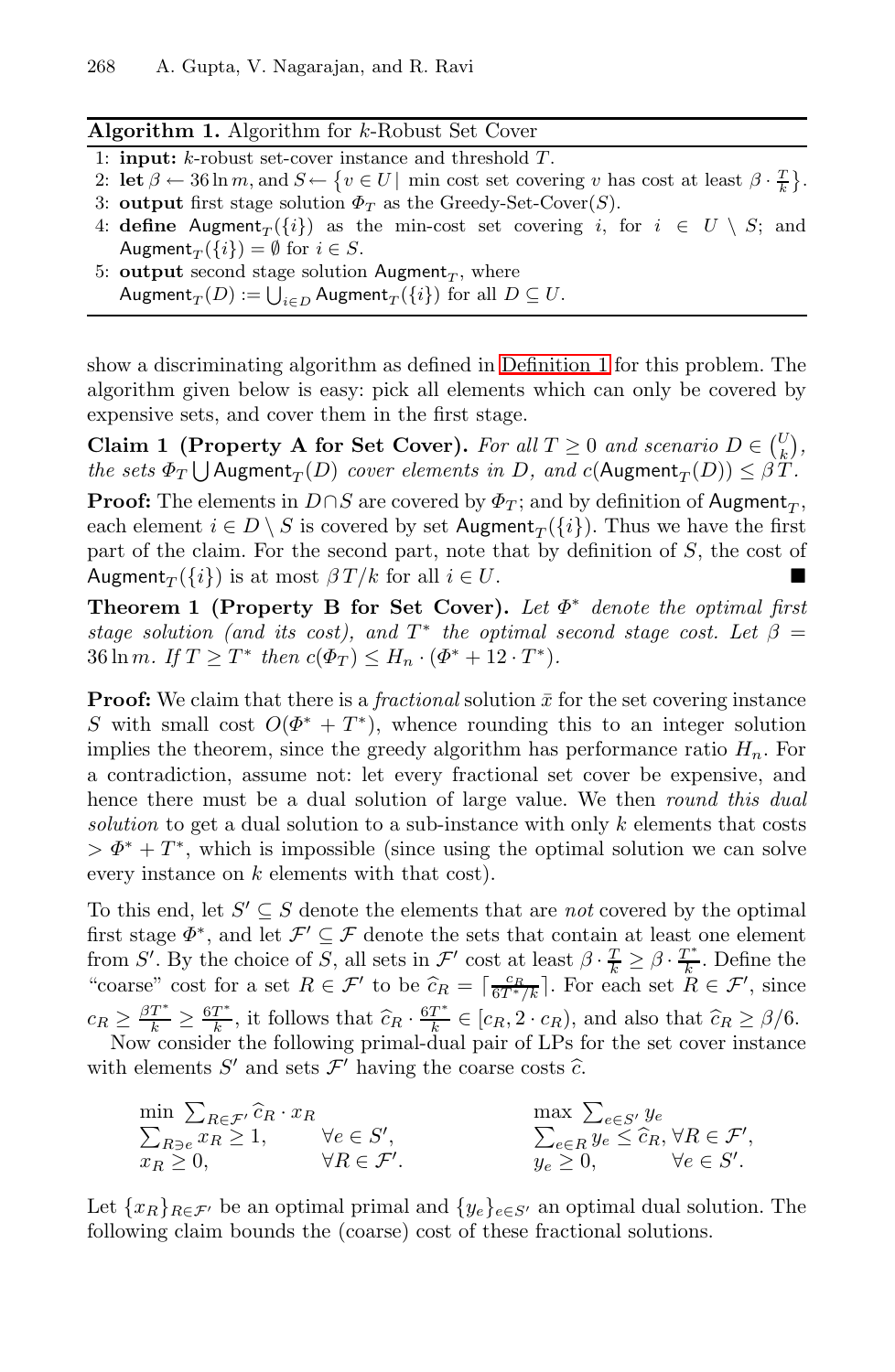<span id="page-7-0"></span>**Claim 2.** *If*  $\beta = 36 \ln m$ *[,](#page-7-0) [then](#page-7-0) the LP cost is*  $\sum_{R \in \mathcal{F}} \hat{c}_R \cdot x_R = \sum_{e \in S'} y_e \leq 2 \cdot k$ . Before we prove Claim 2, let us assume it and complete the proof of Theorem 1. Given the primal LP solution  $\{x_R\}_{R \in \mathcal{F}}$  to cover elements in S', define an LP solution to cover elements in S as follows: define  $z_R = 1$  if  $R \in \Phi^*$ ,  $z_R = x_R$  if solution to cover elements in S as follows: define  $z_R = 1$  if  $R \in \Phi^*$ ,  $z_R = x_R$  if  $R \in \mathcal{F}' \setminus \Phi^*$ ; and  $z_R = 0$  otherwise. Since the solution  $\bar{z}$  contains  $\Phi^*$  integrally, it covers elements  $S \setminus S'$  (i.e. the portion of  $S$  covered by  $\Phi^*$ ); since  $z_R \ge x_R$ , it covers elements  $S \setminus S'$  [\(i.e.](#page-5-1) [the](#page-5-1) [p](#page-5-1)ortion of S covered by  $\Phi^*$ ); since  $z_R \geq x_R$ ,<br>  $\overline{z}$  fractionally covers  $S'$  Finally the cost of this solution is  $\sum_{r \in S} c_0 z_r \leq \Phi^* + c_0 z_r$  $\bar{z}$  fractionally covers S'. Finally, the cost of this solution is  $\sum_R c_R z_R \leq \Phi^* + \sum_R c_R x_R \leq \Phi^* + \frac{6T^*}{k} \cdot \sum_R \hat{c}_R x_R$ . But Claim 2 bounds this by  $\Phi^* + 12 \cdot T^*$ .<br>Since we have a LP solution of value  $\Phi^* + 12T^*$ Since we have a LP solution of value  $\Phi^* + 12T^*$ , and the greedy algorithm is<br>an H<sub>r</sub>-approximation relative to the LP value for set cover, this completes the an  $H_n$ -approximation relative to the LP value for set cover, this completes the proof. proof.

[C](#page-7-0)laim 1 and Theorem 1 show our algorithm for set cover to be an  $(H_n, 12H_n,$  $36 \ln m$ -discriminating algorithm. Applying Lemma 1 converts this discriminating algorithm to an algorithm for  $k$ -robust set cover, and gives the following improvement to the result of [6].

### **Theorem 2.** *There is an* O(log m+log n)*-approximation for* k*-robust set cover.*

It remains to give the proof for Claim 2 above; indeed, that is where the technical heart of the result lies.

**Proof of Claim 2:** Recall that we want to bound the optimal fractional set cover cost for the instance  $(S', \mathcal{F}')$  with the coarse (integer) costs;  $x_R$  and  $y_e$ <br>are the optimal primal and dual solutions. For a contradiction, assume that the are the optimal primal and dual solutions. For a contradiction, assume that the LP cost  $\sum_{R\in\mathcal{F}'}\widehat{c}_Rx_R = \sum_{e\in S'}y_e$  lies in the unit interval  $((\gamma-1)k, \gamma k]$  for some integer  $\gamma > 3$ [in](#page-11-12)teger  $\gamma \geq 3$ .

Define integer-valued random variables  ${Y_e}_{e \in S'}$  by setting, for each  $e \in S'$  independently,  $Y_e = |y_e| + I_e$ , where  $I_e$  is a Bernoulli $(y_e - |y_e|)$  random variable. We claim that whp the random variables  $Y_e/3$  form a feasible dual— i.e., they satisfy all the constraints  $\{\sum_{e \in R}(Y_e/3) \leq \hat{c}_R\}_{R \in \mathcal{F}'}$  with high probability. Indeed, con-<br>sider a dual constraint corresponding to  $R \in \mathcal{F}'$  since we have  $\sum |y| < \hat{c}_R$ sider a dual constraint corresponding to  $R \in \mathcal{F}'$ : since we have  $\sum_{e \in R} |y_e| \leq \hat{c}_R$ ,<br>we get that  $Pr[\sum_{e \in R} |z_e|] \leq 3 \cdot \hat{c}_R] \leq Pr[\sum_{e \in R} |z_e|]$ . But now we use a we get that  $Pr[\sum_{e \in R} Y_e > 3 \cdot \hat{c}_R] \leq Pr[\sum_{e \in R} I_e > 2 \cdot \hat{c}_R]$ . But now we use a Chernoff bound [16] to bound the probability that the sum of independent 0-1 r.v.s,  $\sum_{e \in R} I_e$ , exceeds twice its mean (here  $\sum_{e \in R} E[I_e] \leq \sum_{e \in R} y_e \leq \hat{c}_R$ ) by  $\varepsilon^{-\hat{c}_R/3} \leq e^{-\beta/18} \leq m^{-2}$ , since each  $\hat{c}_R \geq \beta/6$  and  $\beta = 36 \cdot \ln m$ . Finally a trivial union bound implies that  $V/3$  satisfies all the m contraints nally, a trivial union bound implies that  $Y_e/3$  satisfies all the m contraints with probability at least  $1 - 1/m$ . Moreover, the expected dual objective is  $\sum_{e \in S'} y_e \ge (\gamma - 1)k \ge 1$  (since  $\gamma \ge 3$  and  $k \ge 1$ ), and by another Chernoff  $\sum_{e \in S'} y_e \ge (\gamma - 1)k \ge 1$  (since  $\gamma \ge 3$  and  $k \ge 1$ ), and by another Chernoff<br>Bound,  $Pr[\sum_{e \in S'} Y_e > \frac{\gamma - 1}{2} \cdot k] \ge a$  (where  $a > 0$  is some constant). Putting it<br>all together with probability at least  $a - \frac{1}{k}$  we have all together, with probability at least  $a - \frac{1}{m}$ , we have a *feasible* dual solution  $V' = V/3$  with objective value at least  $\gamma^{-1}$  *k*  $Y'_e := Y_e/3$  with objective value at least  $\frac{\gamma-1}{6} \cdot k$ .<br>Why is this dual Y' any hetter than the original

*Why is this dual*  $Y'_e$  *any better than the original dual*  $y_e$ ? It is "near-integral"—<br>exifically each  $Y'$  is either zero or at least  $\frac{1}{r}$ . So order the elements of  $S'$  in specifically, each  $Y_e'$  is either zero or at least  $\frac{1}{3}$ . So order the elements of S' in<br>decreasing order of their  $Y'$ -value, and let O be the set of the first k elements in decreasing order of their Y'-value, and let Q be the set of the *first* k *elements* in<br>this order. The total dual value of elements in Q is at least  $\min\{\frac{\gamma-1}{k}k\} > \frac{k}{2}$ this order. The total dual value of elements in Q is at least  $\min\{\frac{\gamma-1}{6}k, \frac{k}{3}\} \geq \frac{k}{3}$ ,<br>since  $\gamma > 3$ , and each non-zero Y' value is  $> 1/3$ . This valid dual for elements  $\frac{6}{6}$  k,  $\frac{3}{3}$ since  $\gamma \geq 3$ , and each non-zero Y' value is  $\geq 1/3$ . This valid dual for elements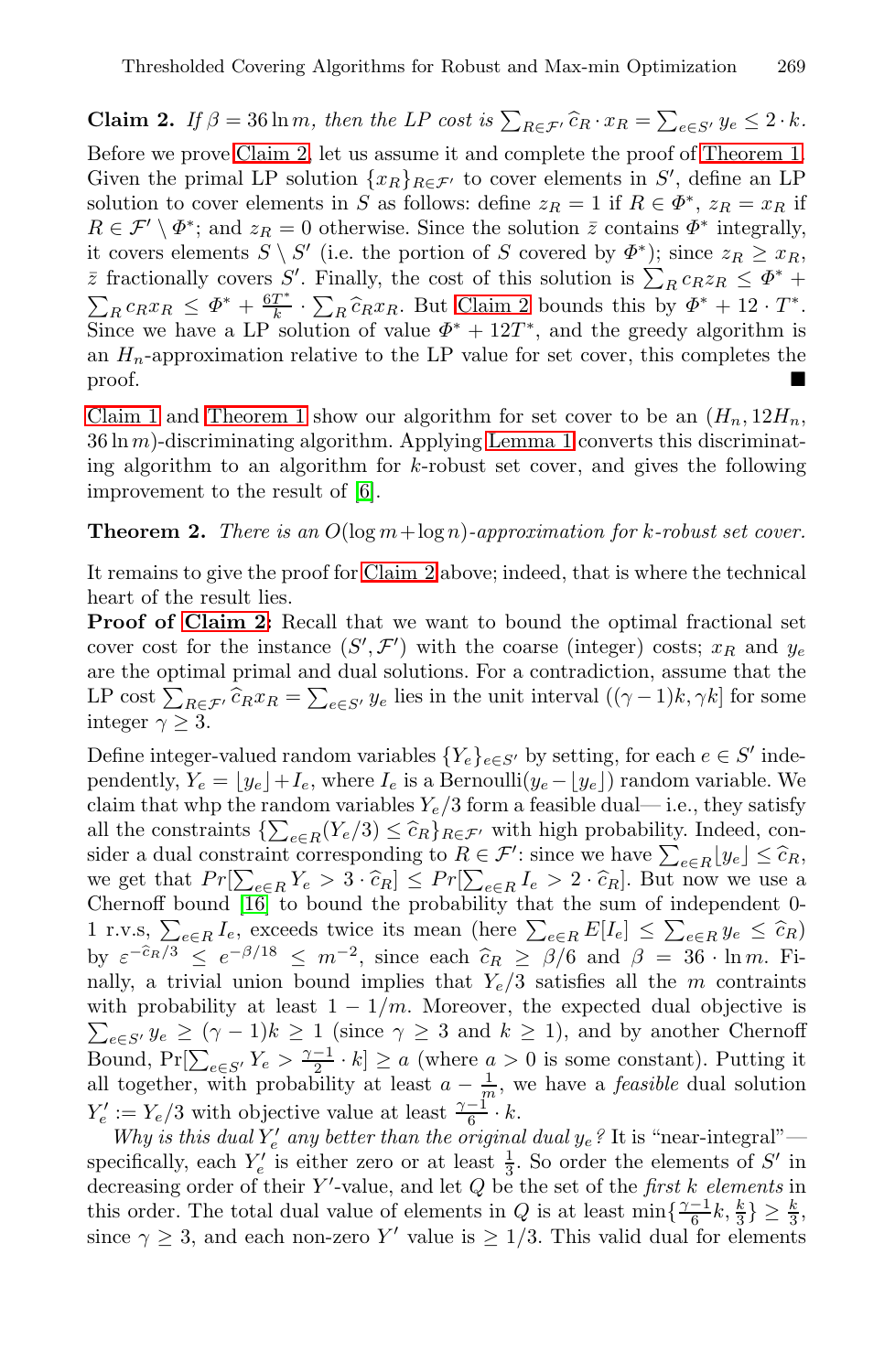in Q shows a lower bound of  $\frac{k}{3}$  [on](#page-7-0) [mini](#page-7-0)mum (fractional)  $\hat{c}$ -cost to cover the k<br>clarents in Q Using  $c \to 3^{T^*}$   $\hat{c}$  for seek  $R \in \mathcal{L}'$  the minimum e seet to elements in Q. Using  $c_R > \frac{3T^*}{k} \cdot \hat{c}_R$  for each  $R \in \mathcal{F}'$ , the minimum c-cost to fractionally gauge  $O$  is  $\geq 3T^*$   $k = T^*$ . Hence, if  $O$  is the realized gauge is fractionally cover  $Q$  is  $> \frac{3T^*}{k} \cdot \frac{k}{3} = T^*$ . Hence, if  $Q$  is the realized scenario, the optimal second stage cost will be  $> T^*$  (as no element in  $Q$  is covered by the optimal second stage cos[t will be](#page-5-2)  $\geq T^*$  (as no element in Q is covered by  $\Phi^*$ )—this contradicts the fact that OPT can cover  $O \in {U \choose V}$  with cost at most  $\Phi^*$ —this contradicts the fact that OPT can cover  $Q \in \binom{U}{k}$  with cost at most  $T^*$ . Thus we must have  $\alpha \leq 2$  which completes the proof of Claim 2  $T^*$ . Thus we must have  $\gamma \leq 2$ , whi[ch](#page-11-3) completes the proof of Claim 2.

*The* k*-Max-Min Set Cover Problem.* The proof of Claim 2 suggests how to get a  $(H_n, 12H_n, 36 \ln m)$  strongly discriminating algorit[hm.](#page-12-7) When  $\lambda = 1$  (and so  $\Phi^* = 0$ , the proof shows that if  $c(\Phi_T) > 12H_n \cdot T$ , there is a randomized algorithm that outputs k-set  $Q$  with optimal [co](#page-11-3)vering cost  $\geq T$  (witnessed by the dual solution having cost  $> T$ ). Now using Lemma 2, we get the claimed  $O(\log m + \log n)$  algorithm for the k-max-min set cover problem. This nearly matches the hardness of  $\Omega(\frac{\log m}{\log \log m} + \log n)$  given by [6].

<span id="page-8-0"></span>**[Re](#page-11-2)marks:** We note that our k-robust algorithm also extends to the more general setting of (uncapacitated) *Covering Integer Programs*; a CIP (see eg. [22]) is given by  $A \in [0,1]^{n \times m}$ ,  $b \in [1,\infty)^n$  and  $c \in \mathbb{R}_+^m$ , and the goal is to minimize  ${c^T \cdot x \mid Ax \ge b, x \in \mathbb{Z}_+^m}$ . The results above (as well as the [6] result) also hold in the presence of set-dependent inflation factors—details will appear in hold in the presence of set-dependent inflation factors—details will appear in the full version. Results for the other covering problems do not extend to the case of non-uniform inflation: this is usually inherent, and not just a flaw in our analysis. Eg., [15] give an  $\Omega(\log^{1/2-\epsilon} n)$  hardness for k-robust Steiner forest under just two distinct inflation-factors, whereas we give an  $O(1)$ -approximation under uniform inflations.

## **4 Minimum Cut**

We now consider the k-robust minimum cut problem, where we are given an undirected graph  $C = (V, F)$  with edge capacities  $c : F \to \mathbb{R}$  a root  $r \in V$ undirected graph  $G = (V, E)$  with edge capacities  $c : E \to \mathbb{R}_+$ , a root  $r \in V$ , terminals  $U \subset V$  inflation factor  $\lambda$ , Again, any subset in  $\binom{U}{\lambda}$  is a possible terminals  $U \subseteq V$ , inflation factor  $\lambda$ . Again, any subset in  $\binom{U}{k}$  is a possible second-stage scapario and again we seek to give a discriminating algorithm. This second-stage scenario, and again we seek to give a discriminating algorithm. This algorithm, like for set cover, is non-adaptive: we just pick all the "expensive" terminals and cut them in the first stage.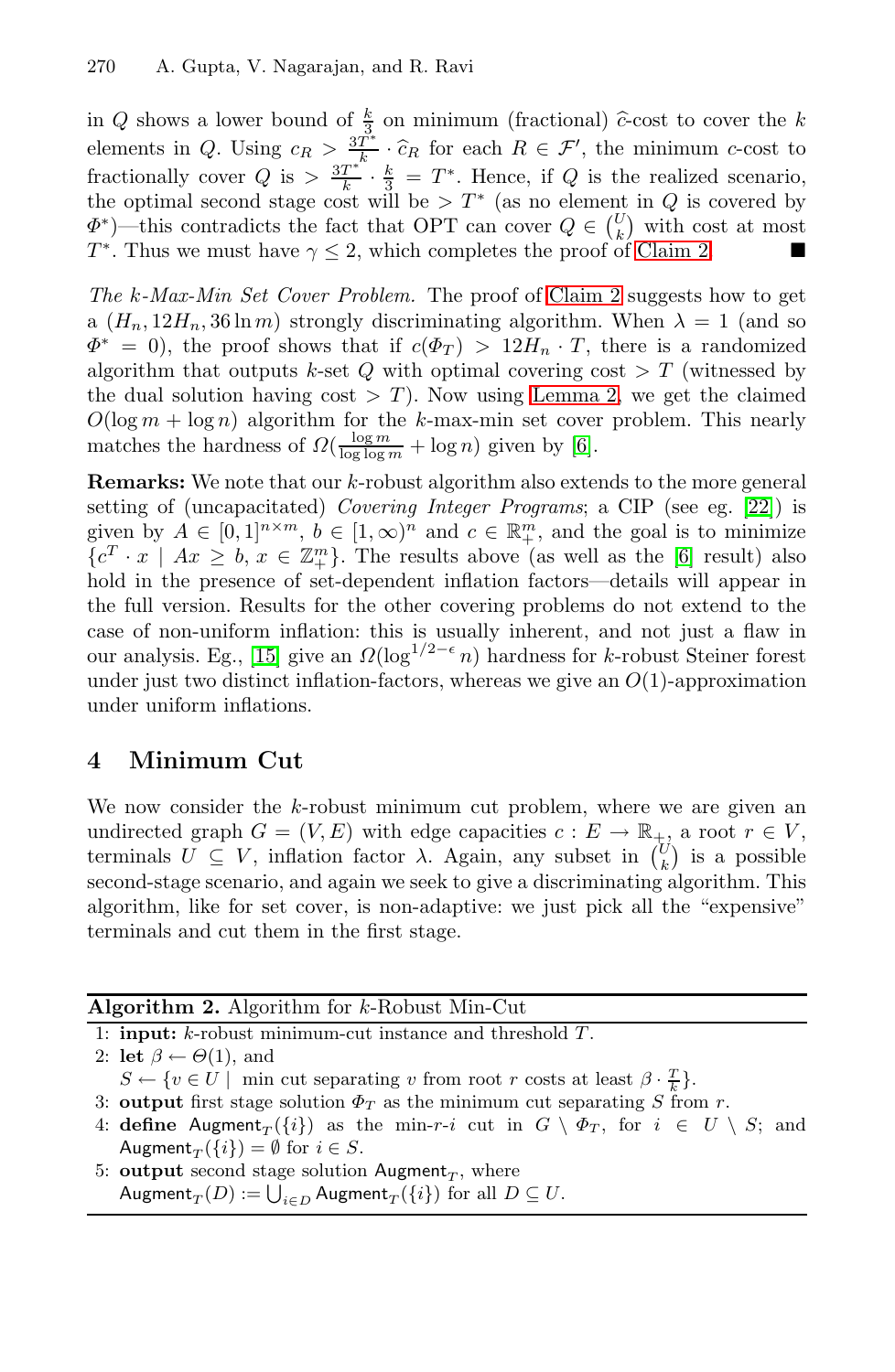<span id="page-9-2"></span>**Claim 3 (Property A for Min-Cut).** *For all*  $T \geq 0$  *and*  $D \in \binom{U}{k}$ , *the edges*  $\Phi_{m} \perp \text{Augment}_{m}(D)$  senargte terminals D from r; and  $c(\text{Augment}_{m}(D)) \leq \beta T$ k  $\Phi_T \bigcup$  Augment<sub>T</sub>(D) *separate terminals* D *from* r; and  $c$ (Augment<sub>T</sub>(D))  $\leq \beta T$ *.* 

**Theorem 3 (Property B for Min-Cut).** *Let* <sup>Φ</sup><sup>∗</sup> *denote the optimal first stage solution (and its cost), and*  $T^*$  *the optimal second stage cost. If*  $\beta \ge \frac{10e}{e-1}$  *and*<br> $T \ge T^*$  *there*  $(\phi \to \beta, \phi^* + \beta, T^*$  $T \geq T^*$  then  $c(\Phi_T) \leq 3 \cdot \Phi^* + \frac{\beta}{2} \cdot T^*$ .

Here's the intuition for this theorem: As in the set cover proof, we claim that if the optimal cost of separating  $S$  from the root  $r$  is high, then there must be a dual solution (which prescribes flows from vertices in  $S$  to  $r$ ) of large value. We again "round" this dual solution by aggregating these flows to get a set of  $k$ terminals that have a large combined flow (of value  $\geq \Phi^* + T^*$ ) to the root—but this is impossible, since the optimal solution promises us a cut of at most  $\Phi^* + T^*$ for any set of  $k$  [term](#page-9-0)inals.

<span id="page-9-0"></span>However, more work is required. For set-cover, each element was either covered by the first-stage, or it was not; for cut pr[oblems, th](#page-9-1)ings are not so cut-and-dried, [since both s](#page-9-2)tages may help in severing a terminal from the root! So we divide S into [two parts di](#page-9-2)fferently: the first part contains those nodes whose min-cut in G is large (since they belonged to  $S$ ) but it fell by a constant factor in the graph  $G \backslash \Phi^*$ . These we call "low" n[odes](#page-11-1), and we use a Gomory-Hu tree based analysis to show that all low nodes can be completely separated from r by paying only  $O(\Phi^*)$  more (this we show in Claim 4). The remaining "high" nodes continue to have a large min-cut in  $G \setminus \Phi^*$ , and for these we use the dual rounding idea sketched above to show a min-cut of  $O(T^*)$  (this is proved in Claim 5). Together these claims imply Theorem 3.

<span id="page-9-1"></span>To begin the proof of Theorem 3, let  $H := G \setminus \Phi^*$ , and let  $S_h \subseteq S$  denote the "high" vertices whose min-cut from the root in H is at least  $M := \frac{\beta}{2} \cdot \frac{T^*}{k}$ . The following claim is essentially from Golovin et al. [10] following claim is essentially from Golovin et al. [10].

**Claim 4 (Cutting Low Nodes).** *If*  $T \geq T^*$ , the minimum cut in H separating  $S \setminus S_h$  *from r costs* at *most*  $2 \cdot \Phi^*$ *.* 

**Claim 5 (Cutting High Nodes).** *If*  $T \geq T^*$ *, the minimum*  $r$ - $S_h$  *cut in H costs at most*  $\frac{\beta}{2} \cdot T^*$ *, when*  $\beta \geq \frac{10 \cdot e}{e-1}$ *.* 

**Proof:** Consider a r- $S_h$  max-flow in the graph  $H = G \setminus \Phi^*$ , and suppose it sends  $\alpha_i \cdot M$  flow to vertex  $i \in S_h$ . By making copies of terminals, we can assume each  $\alpha_i \in (0,1]$ ; the k-robust min-cut problem remains unchanged under making copies. Hence if we show that  $\sum_{i \in S_h} \alpha_i \leq k$ , the total flow (which equals the min r-S<sub>h</sub> cut) would be at most  $k \cdot M = \frac{\beta}{2} \cdot T^*$ , which would prove the claim. For a contradiction, we suppose that  $\sum_{i \in S_h} \alpha_i > k$ . We will now claim that there exists a subset  $W \subset S$ , with  $|W| \leq k$  such that the min  $r_W$  cut is more than exists a subset  $W \subseteq S_h$  with  $|W| \leq k$  such that the min r-W cut is more than  $T^*$  contradicting the fact that every k-set in H can be separated from r by a  $T^*$ , contradicting the fact that every k-set in H can be separated from r by a cut of value at most  $T^*$ . To find this set W, the following redistribution lemma (see [13] for proof) is useful.

**Lemma 3 (Redistribution Lemma).** Let  $N = (V, E)$  be a capacitated undi*rected graph. Let*  $X \subseteq V$  *be a set of terminals such min-cut*<sub>N</sub> $(i, j) \geq 1$  *for all nodes*  $i, j \in X$ *. For each*  $i \in X$ *, we are given a value*  $\epsilon_i \in (0, 1]$ *. Then for any*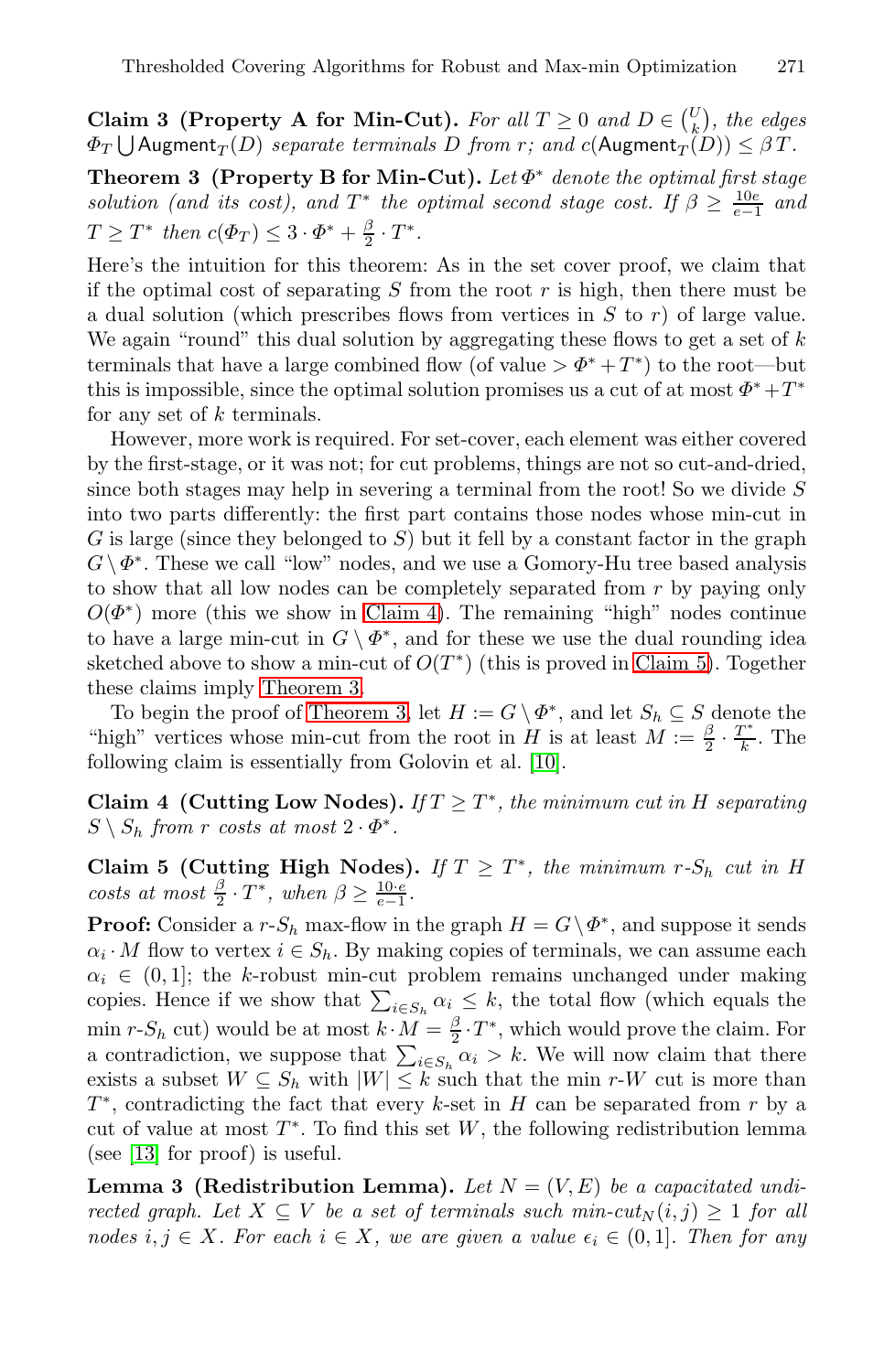$\text{integer } \ell \leq \sum_{i \in X} \epsilon_i, \text{ there exists a subset } W \subseteq X \text{ with } |W| \leq \ell \text{ vertices, and a}$ <br>feasible flow f in N from X to W so that (i) the total f-flow into W is at least *feasible flow* f *in* N from X *to* W *so that (i) the total* f-flow *into* W *is at least*  $1-e^{-1}$  e and (ii) the f flow out of  $i \in \mathbb{Y}$  is at most  $i \neq 4$ .  $\frac{1-e^{-1}}{4} \cdot \ell$  and (ii) the *f*-flow out of  $i \in X$  is at most  $\epsilon_i/4$ .

We apply this lemma to  $H = G \setminus \Phi^*$  with terminal set  $S_h$ , but with capacities scaled down by M. Since for any cut separating  $x, y \in S_h$ , the root r lies on one side on this cut (say on y's side), min-cut $_H(x, y) \geq M$ —hence the scaled-down capacities satisfy the conditions of the lemma. Now set  $\ell = k$ , and  $\epsilon_i := \alpha_i$  for each terminal  $i \in S_h$ ; by the assumption  $\sum_{i \in S_h} \epsilon_i = \sum_{i \in S_h} \alpha_i \geq k = \ell$ . Hence Lemma 3 finds a subset  $W \subseteq S_h$  with k vertices, and a flow f in (unscaled)<br>maps  $H$  and that f sands a total of at least  $1-1/e$ ,  $hM$  units into  $W$  and graph H such that f sends a total of at least  $\frac{1-1/e}{4} \cdot kM$  units into W, and at most  $\frac{\alpha_i}{4}$ . M units out of each  $i \in S_i$ . Also, there is a feasible flow q in the [at most](#page-9-2)  $\frac{\alpha_i}{4} \cdot M$  units out of each  $i \in S_h$ . Also, there is a feasible flow g in the network  $H$  that simultaneously sends  $\alpha_i \cdot M$  flow from the root to each  $i \in S_i$ . network H that simultaneously sends  $\alpha_i \cdot M$  flo[w from th](#page-5-1)e root to each  $i \in S_h$ ,<br>namely the max-flow from r to S. Hence the flow  $\frac{g+4f}{g}$  is *teasible* in H and namely the max-flow from r to  $S_h$ . Hence the flow  $\frac{g+4f}{5}$  is *feasible* in H, and sends  $\frac{4}{5} \cdot \frac{1-1/e}{4} \cdot kM = \frac{1-1/e}{5} \cdot kM$  units from r into W. Finally, if  $\beta > \frac{10 \cdot e}{e-1}$ , we obtain that the min-cut in H separating W from r is greater than  $T^*$ : since  $|W| < k$  this is a contradiction to the assumption that any set with at most k  $|W| \leq k$ , this is a contradiction to the assumption that any set with at most k vertices can separated from the root in H at cost at most  $T^*$ .

From Claim 3 and Theorem 3, we obtain a  $(3, \frac{3}{2}, \beta)$ -discriminating algorithm for  $k$ -robust minimum cut when  $\beta > \frac{10e}{k}$  We set  $\beta = \frac{10e}{k}$  and use Lemma 1 to k-robust minimum cut, when  $\beta \geq \frac{10e}{e-1}$ . We set  $\beta = \frac{10e}{e-1}$  and use Lemma 1 to infer that the approximation ratio of this algorithm is  $\max\{3, \frac{\beta}{2\lambda} + \beta\} = \frac{\beta}{2\lambda} + \beta$ .<br>Since picking edges only in the second-stage is a trivial *λ*-approximation the Since picking edges only in the second-stage is a trivial  $\lambda$ -approximation, the better of the two gives an approximation of  $\min{\{\frac{\beta}{2\lambda} + \beta, \lambda\}} < 17$ . Thus we have,

**Theorem 4 (Min-cut Theorem).** *There is a 17-approximation algorithm for* k*-robust minimum cut.*

# **5 Final Remarks**

In this paper, we have presented a unified a[ppr](#page-11-13)oach to directly solving  $k$ -robust covering problems and k-max-min problems. As mentioned in the introduction, one can show that solving the  $k$ -max-min problem also leads to a  $k$ -robust algorithm—we give a general reduction in [13]. While this general reduction leads to poorer approximation guarantees for the cardinality case, it easily extends to more general cases. Indeed, if the uncertainty sets for robust problems are not just defined by cardinality constraints, we can ask: which families of downwards-closed sets can we devise robust algorithms for? In [13] we show how to incorporate intersections of matroid-type and knapsack-type uncertainty sets.

Our work suggests several general directions for research. While the results for the k-robust case are fairly tight, can we improve on our results for general uncertainty sets to match those for the cardinality case? Can we devise algorithms to handle one matroid constraint that are as simple as our algorithms for the cardinality case? An intriguing specific problem is to find a constant factor approximation for the robust Steiner forest problem with explicit scenarios.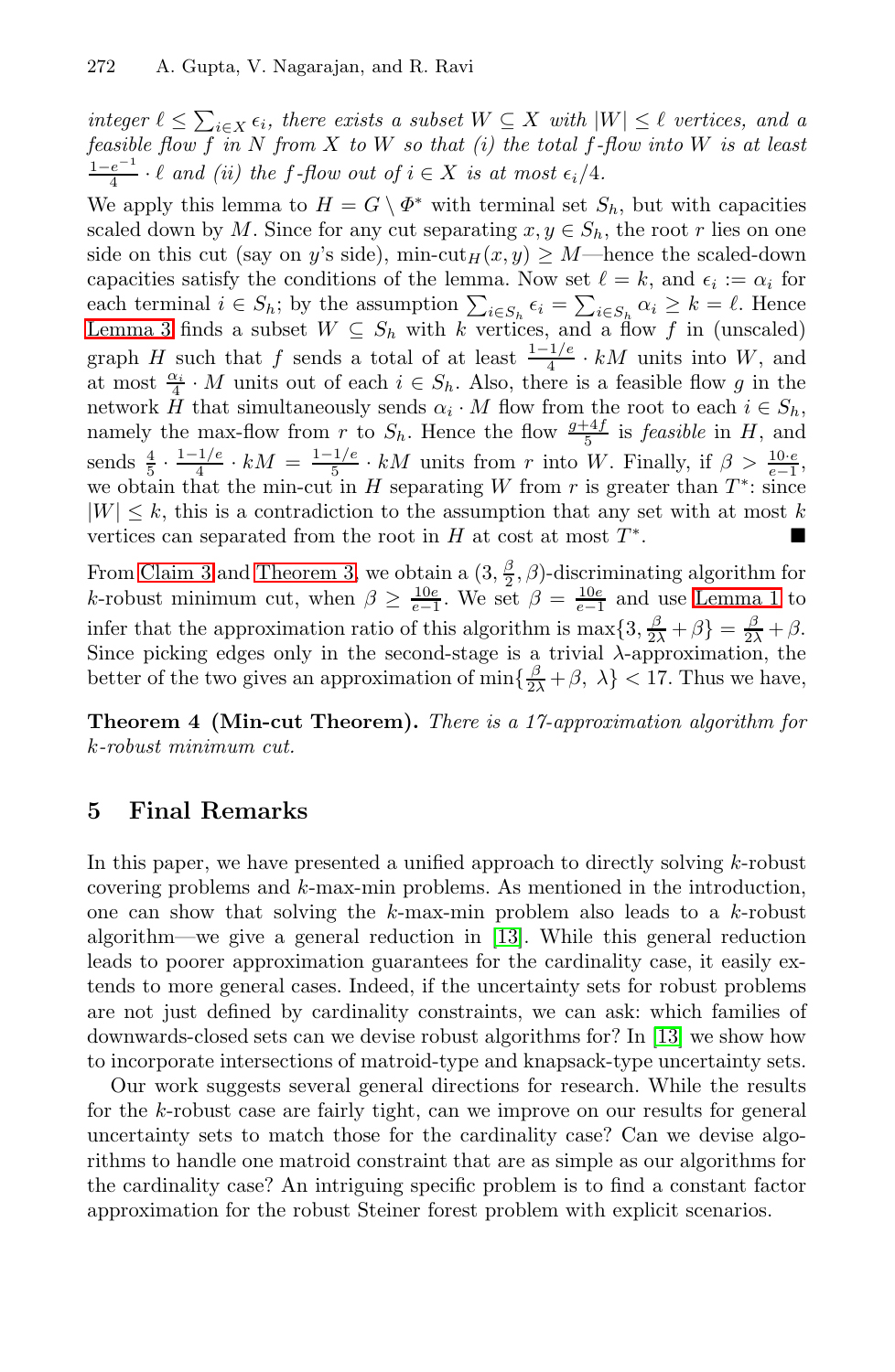<span id="page-11-8"></span><span id="page-11-5"></span>*Acknowledgments.* We thank Chandra Chekuri, Ravishankar Krishnaswamy, Danny Segev, and Maxim Sviridenko for invaluable discussions.

# <span id="page-11-0"></span>**References**

- <span id="page-11-6"></span>1. Agrawal, S., Ding, Y., Saberi, A., Ye, Y.: Correlation Robust Stochastic Optimization. In: SODA (2010)
- <span id="page-11-3"></span>2. Alon, N., Awerbuch, B., Azar, Y., Buchbinder, N., Naor, S.: The Online Set Cover Problem. In: STOC, pp. 100–105 (2003)
- 3. Calinescu, G., Chekuri, C., Pál, M., Vondrák, J.: Maximizing a monotone submodular function under a matroid constraint. In: Fischetti, M., Williamson, D.P. (eds.) IPCO 2007. LNCS, vol. 4513, pp. 182–196. Springer, Heidelberg (2007)
- <span id="page-11-4"></span>4. Dhamdhere, K., Goyal, V., Ravi, R., Singh, M.: How to pay, come what may: Approximation algorithms for demand-robust covering problems. In: FOCS, pp. 367–378 (2005)
- <span id="page-11-9"></span>5. Fakcharoenphol, J., Rao, S., Talwar, K.: A tight bound on approximating arbitrary metrics by tree metrics. J. Comput. System Sci. 69(3), 485–497 (2004)
- 6. Feige, U., Jain, K., Mahdian, M., Mirrokni, V.S.: Robust combinatorial optimization with exponential scenarios. In: Fischetti, M., Williamson, D.P. (eds.) IPCO 2007. LNCS, vol. 4513, pp. 439–453. Springer, Heidelberg (2007)
- <span id="page-11-1"></span>7. Fisher, M.L., Nemhauser, G.L., Wolsey, L.A.: An analysis of approximations for maximizing submodular set functions II. Mathematical Programming Study 8, 73– 87 (1978)
- <span id="page-11-11"></span>8. Gandhi, R., Khuller, S., Srinivasan, A.: Approximation algorithms for partial covering problems. J. Algorithms  $53(1)$ ,  $55-84$   $(2004)$
- 9. Garg, N.: Saving an epsilon: a 2-approximation for the k-mst problem in graphs. In: STOC 2005: Proceedings of the thirty-seventh annual ACM symposium on Theory of computing, pp. 396–402 (2005)
- <span id="page-11-13"></span><span id="page-11-10"></span>10. Golovin, D., Goyal, V., Ravi, R.: Pay today for a rainy day: improved approximation algorithms for demand-robust min-cut and shortest path problems. In: Durand, B., Thomas, W. ([eds.\)](http://arxiv.org/abs/0912.1045) [STACS](http://arxiv.org/abs/0912.1045) [2006.](http://arxiv.org/abs/0912.1045) [LNCS,](http://arxiv.org/abs/0912.1045) [vol.](http://arxiv.org/abs/0912.1045) [3884,](http://arxiv.org/abs/0912.1045) pp. 206–217. Springer, Heidelberg (2006)
- <span id="page-11-7"></span>11. Golovin, D., Nagarajan, V., Singh, M.: Approximating the k-multicut problem. In: SODA 2006: Proceedings of the seventeenth annual ACM-SIAM symposium on Discrete algorithm, pp. 621–630 (2006)
- <span id="page-11-2"></span>12. Gupta, A., Hajiaghayi, M.T., Nagarajan, V., Ravi, R.: Dial a ride from k-forest. In: Proceedings of the 15th Annual European Symposium on Algorithms, pp. 241–252 (2007)
- <span id="page-11-12"></span>13. Gupta, A., Nagarajan, V., Ravi, R.: Thresholded covering algorithms for robust and max-min optimization (2009), (full version) http://arxiv.org/abs/0912.1045
- 14. Immorlica, N., Karger, D., Minkoff, M., Mirrokni, V.S.: On the costs and benefits of procrastination: approximation algorithms for stochastic combinatorial optimization problems. In: SODA, pp. 691–700 (2004)
- 15. Khandekar, R., Kortsarz, G., Mirrokni, V.S., Salavatipour, M.R.: Two-stage robust network design with exponential scenarios. In: Halperin, D., Mehlhorn, K. (eds.) Esa 2008. LNCS, vol. 5193, pp. 589–600. Springer, Heidelberg (2008)
- 16. Motwani, R., Raghavan, P.: Randomized Algorithms. Cambridge University Press, Cambridge (1995)